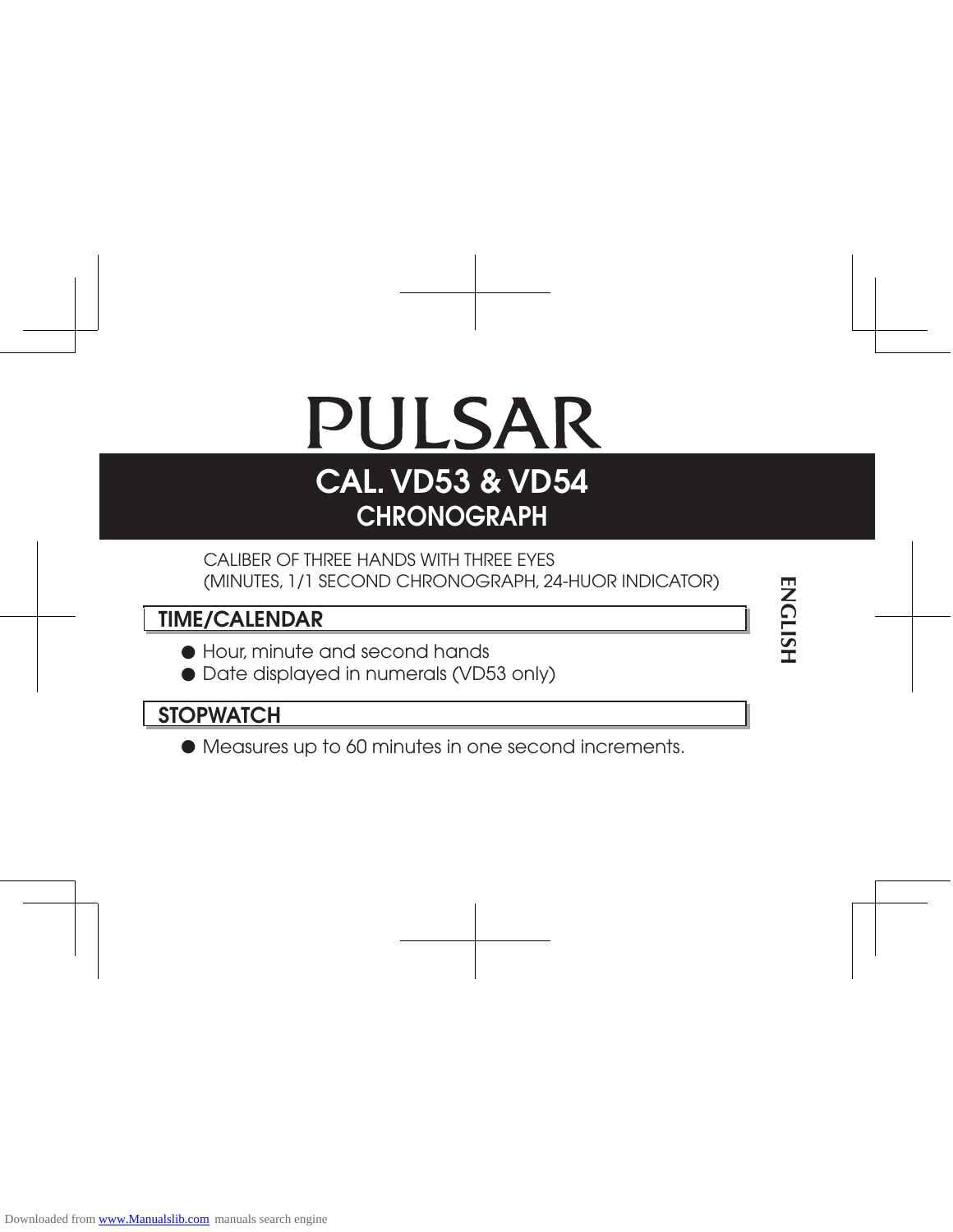# DISPLAY AND CROWN/BUTTONS



# SCREW DOWN CROWN **[for models with screw down crown]**

# **Unlocking the crown**

- 1 Turn Crown counterclockwise until you no<br>longer feel the threads turning.
- 2 Crown can be pulled out.

# **Locking the crown**

1 Push Crown back in to normal position. 2 Turn Crown clockwise while pressing it lightly until tight.



 $\mathbf{3}$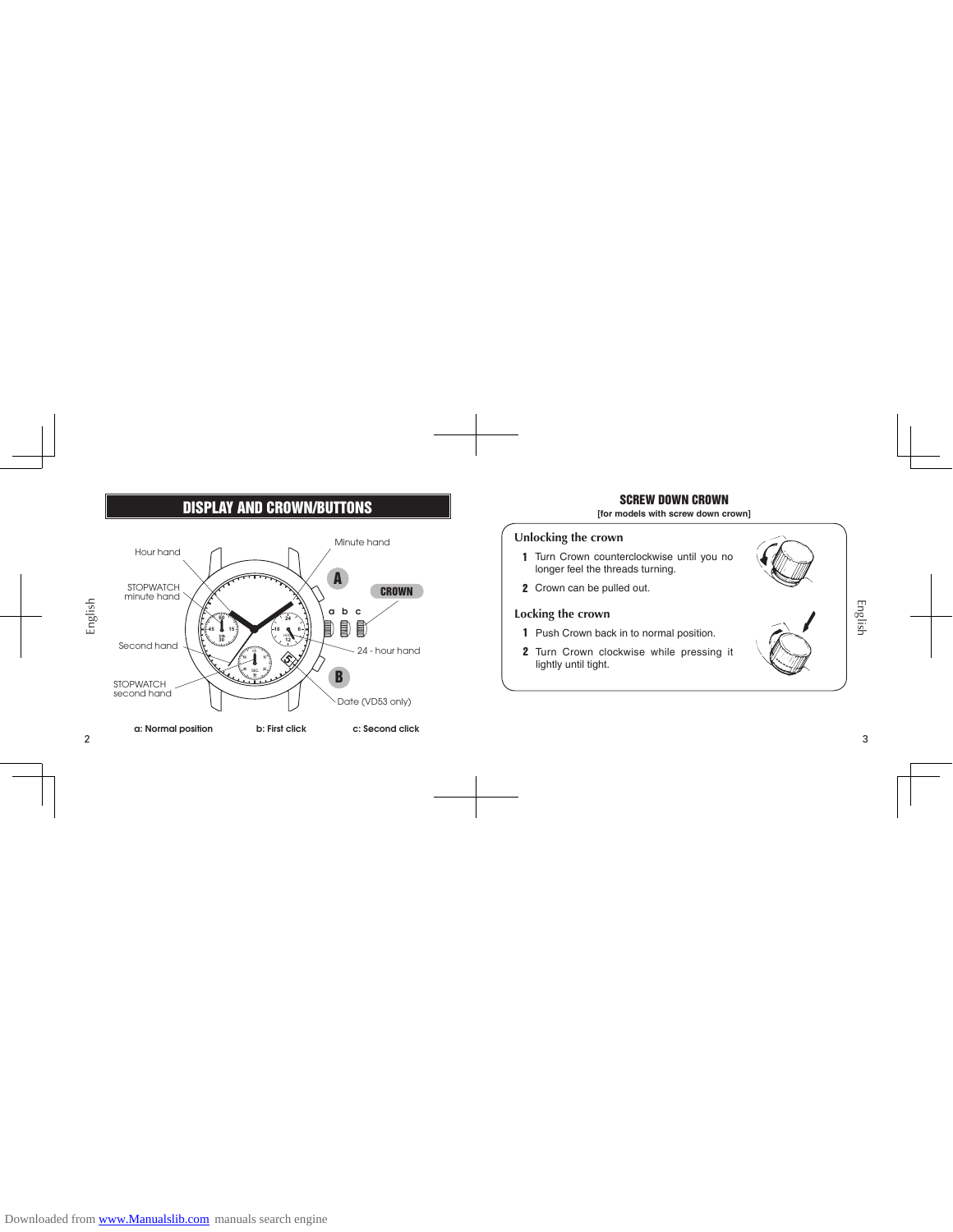# ADJUSTING THE STOPWATCH HAND POSITION

l Before setting the time, be sure to check that the STOPWATCH hands are in the "0" position when the STOPWATCH is reset (for resetting the STOPWATCH, see "STOPWATCH".)

*\* If either of the STOPWATCH hands is not at the "0" position, reset them , following the procedure below:*



Press A or B to reset the STOP-

WATCH second and minute hands to the "0" position.

*A: The hands move counterclockwise. B: The hands move clockwise.*



# TIME SETTING

 $\bullet$  Before setting the time, check that the stopwatch measurement is stopped.

Second<br>hand Minute hand ര **60 24** ⇒n ⇒n **45 15 18 6** HOUR. **30 COLLEGE 5** Hour hand  $\triangle$  Date (VD53 only)

 $\Omega$ 

₩

- CROWN **1** Pull out to first click, and turn clockwise until the previous day's date appears. (VD53 only)
- **2** Pull out to second click when the second hand is at the 12 o'clock position.<br>The second hand will stop on the spot. And advance the hour and<br>minute hands by turning the crown.<br>**3** Turn clockwise until the desired date The second hand will stop on the spot. And advance the hour and minute hands by turning the crown.<br>Turn clockwise until the desired date appears. (VD53 only)<br>Turn to set the hour and minute hands.<br>Turn to set the hour and minute hands by turning the crown.
- **3** Turn clockwise until the desired date appears. (VD53 only)
- **4** Turn to set the hour and minute hands.
- **5** Push back in to normal position in accordance with a time signal.

5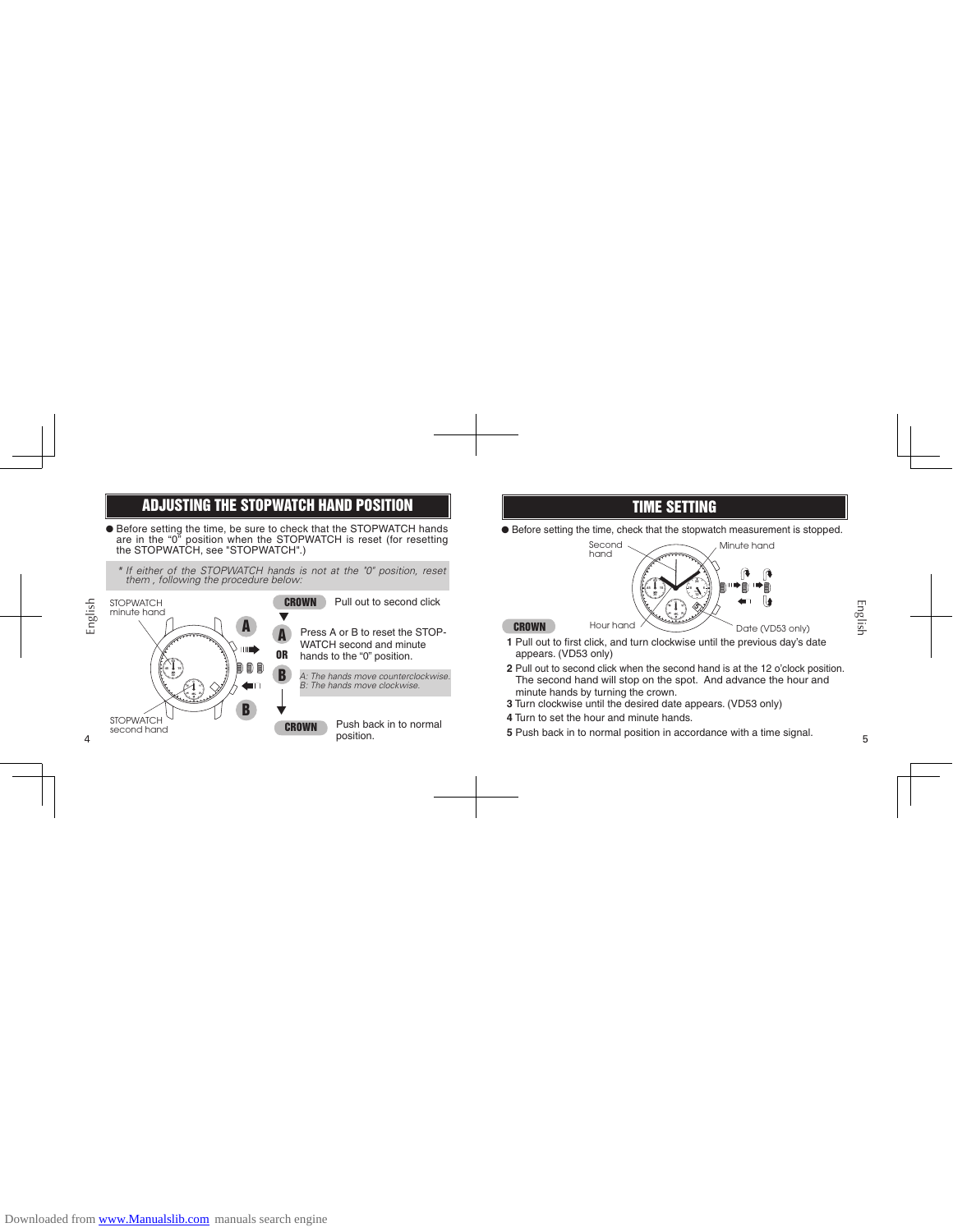# **STOPWATCH**

- $\bullet$  The stopwatch can measure up to 60 minutes in one second increments.
- The measured time is indicated by the STOPWATCH hands that move independently of the center and 24-hour hands.<br>• Before using the stopwatch, be sure to check that the crown is set at the nor-<br>• mal position and that the
- 

*\* If the STOPWATCH hands do not return to the "0" position when the stopwatch is reset, follow the procedure in "STOPWATCH HAND POSITION ADJUSTMENT".*





 $\overline{7}$ 

 $\,6\,$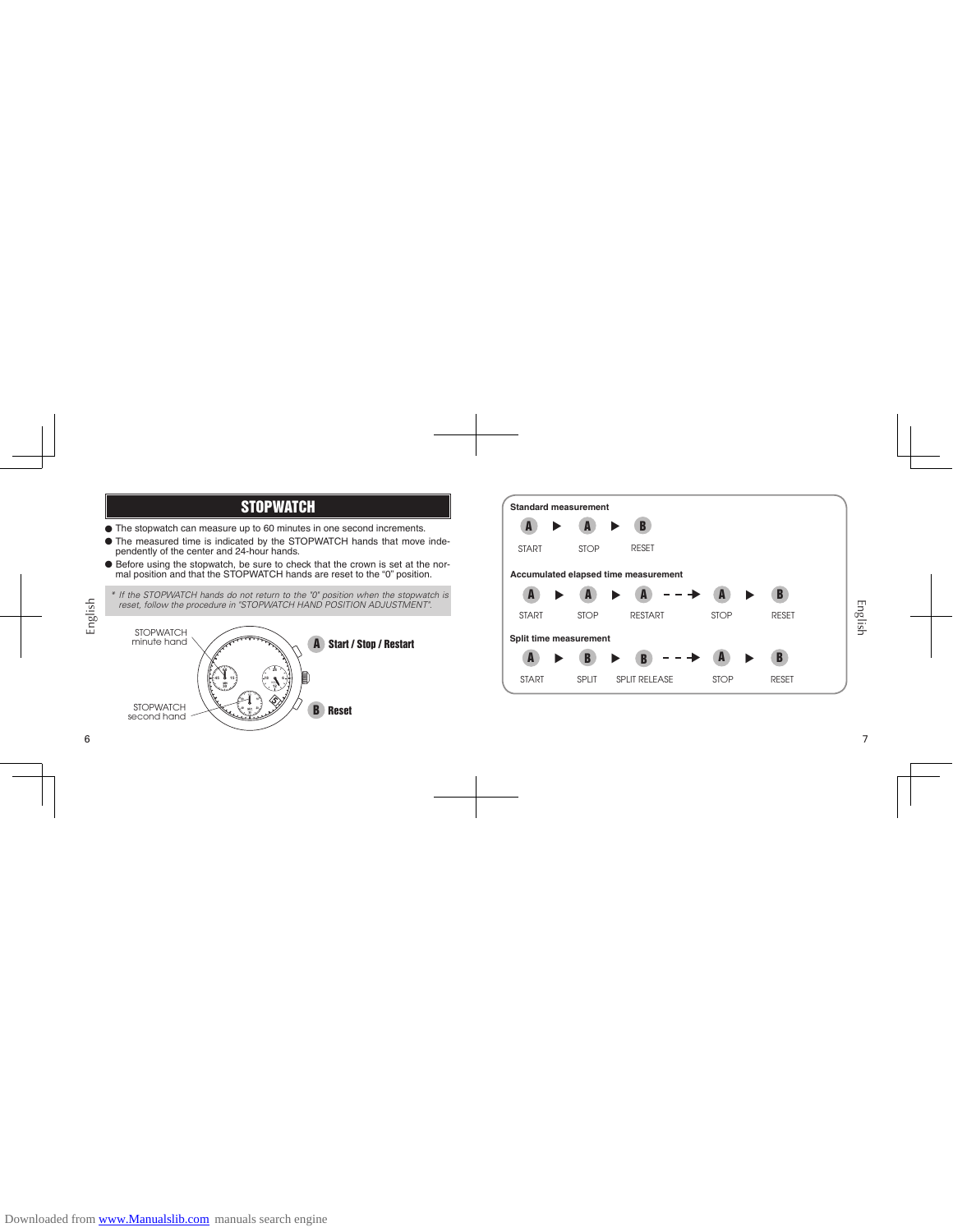# NOTES ON OPERATING THE WATCH

# TIME SETTING

- $\bullet$  Do not press any button when the crown is at the second click position, as this will move the STOPWATCH hands.
- $\bullet$  When the time is set, the 24-hour hand move correspondingly with the hour and minute hands.
- l When setting the hour hand, check that the 24-hour hand is correctly set.
- l When setting the minute hand, first advance it 4 to 5 minutes ahead of the desired time and then turn it back to the exact minute.

(Date setting (VD53 only))<br>● It is necessary to adjust the date on the first day after a 30-day month and February.  $\bullet$  Do not set the date between 9:00 p.m. and 1:00 a.m., as the date may not change properly. If it is necessary to set the date during that period of time, first change the<br>time to any time outside of this period, set the date, and then reset to the correct<br>time. time to any time outside of this period, set the date, and then reset to the correct time.

 $\,8\,$ 

English

# **STOPWATCH**

- $\bullet$  Restart and stop of the stopwatch can be repeated by pressing button A.
- $\bullet$  Measurement and release of split time can be repeated by pressing button B.



**Battery life : Approx. 2 years Battery : SEIKO SR920SW**

BATTERY CHANGE

- 
- If the stopwatch is used for more than 2 hours a day, the battery life may be less<br>than the specified period.<br>As the battery is inserted at the factory to check the function and performance of<br>the watch, its actual life o
- *malfunction.*

9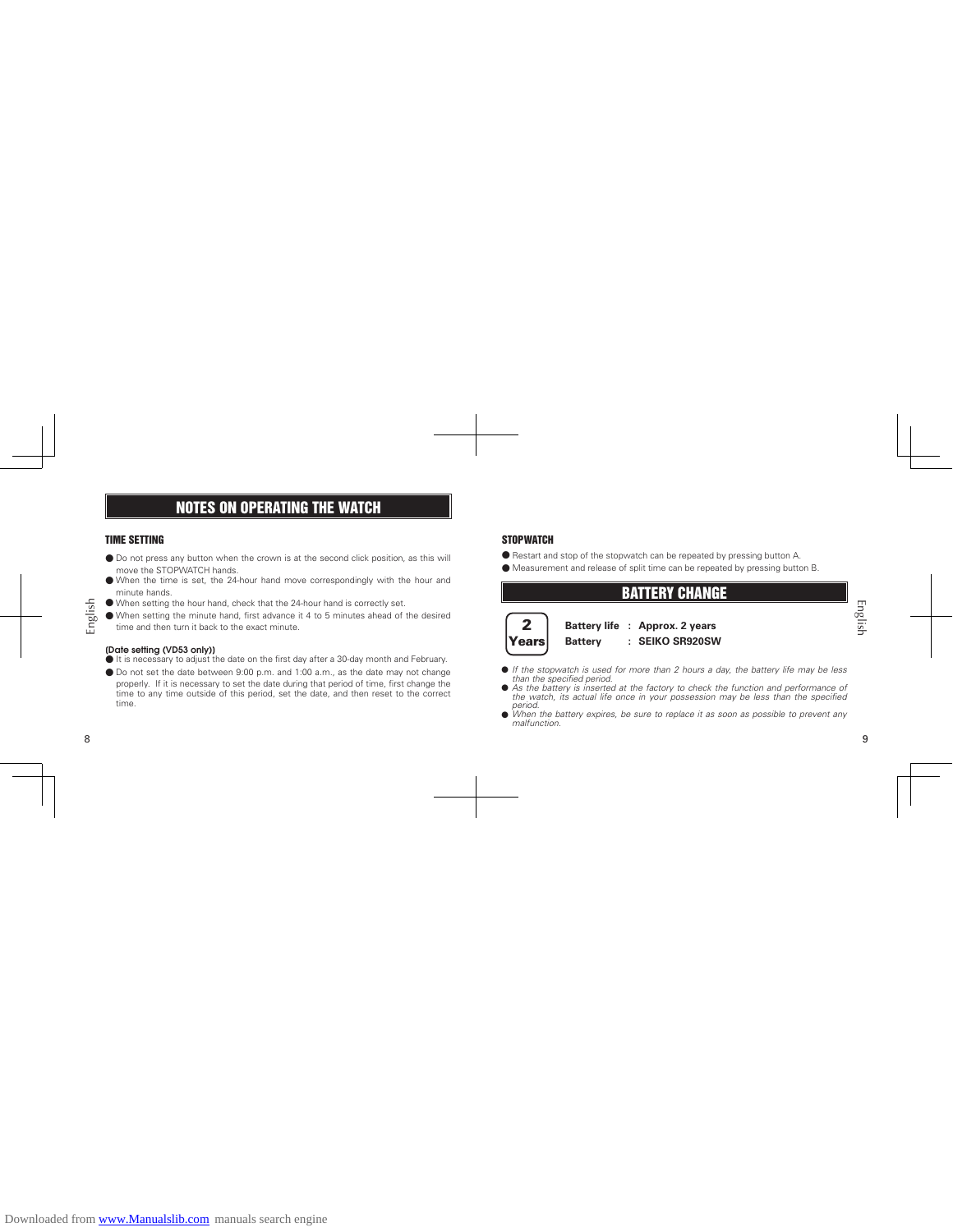- l *We recommend that you contact an AUTHORIZED PULSAR DEALER for battery*
- *replacement.* l *After the battery is replaced with a new one, adjust the stopwatch hand position and set the time/calendar.*

# $\bullet$  **Battery life indicator**

When the battery nears its end, the second hand moves at two-second intervals instead of normal one-second intervals. In that case, have the battery replaced with

instead of normal one-second intervals. In that case, have the battery replaced with a new one as soon as possible.<br>
\* The watch remains accurate while the second hand is moving at two-second intervals. *\* The watch remains accurate while the second hand is moving at two-second intervals.*

l **Necessary procedure after battery change**

**18**

*second hand. \* The STOPWATCH hands move quickly if the re-spective buttons are kept pressed.*

 After the battery is replaced with a new one, or in case any of the hands should move improperly, follow the procedure below to reset the STOPWATCH hands to "0" position.

**CROWN** Pull out to second click.

 $\blacktriangledown$ A Press and hold simultaneously A AND B for 2 seconds or longer. **THE REA** *\* The STOPWATCH second hand turns counter clockwise, and then returns to where it was.* **24** m **6** HOUR. **12**  $\leftarrow$  $\blacktriangledown$ **5** Press to reset the STOP-A B OR B WATCH second and minute hands to the "0" position. *\* The STOPWATCH minute hand moves correspond- ingly with the STOPWATCH* 

**CROWN** Turn to set the time. *A: The hands move counterclockwise. B: The hands move clockwise.*

 $\blacktriangledown$ **CROWN** Push back in to normal position.

s

11

English

10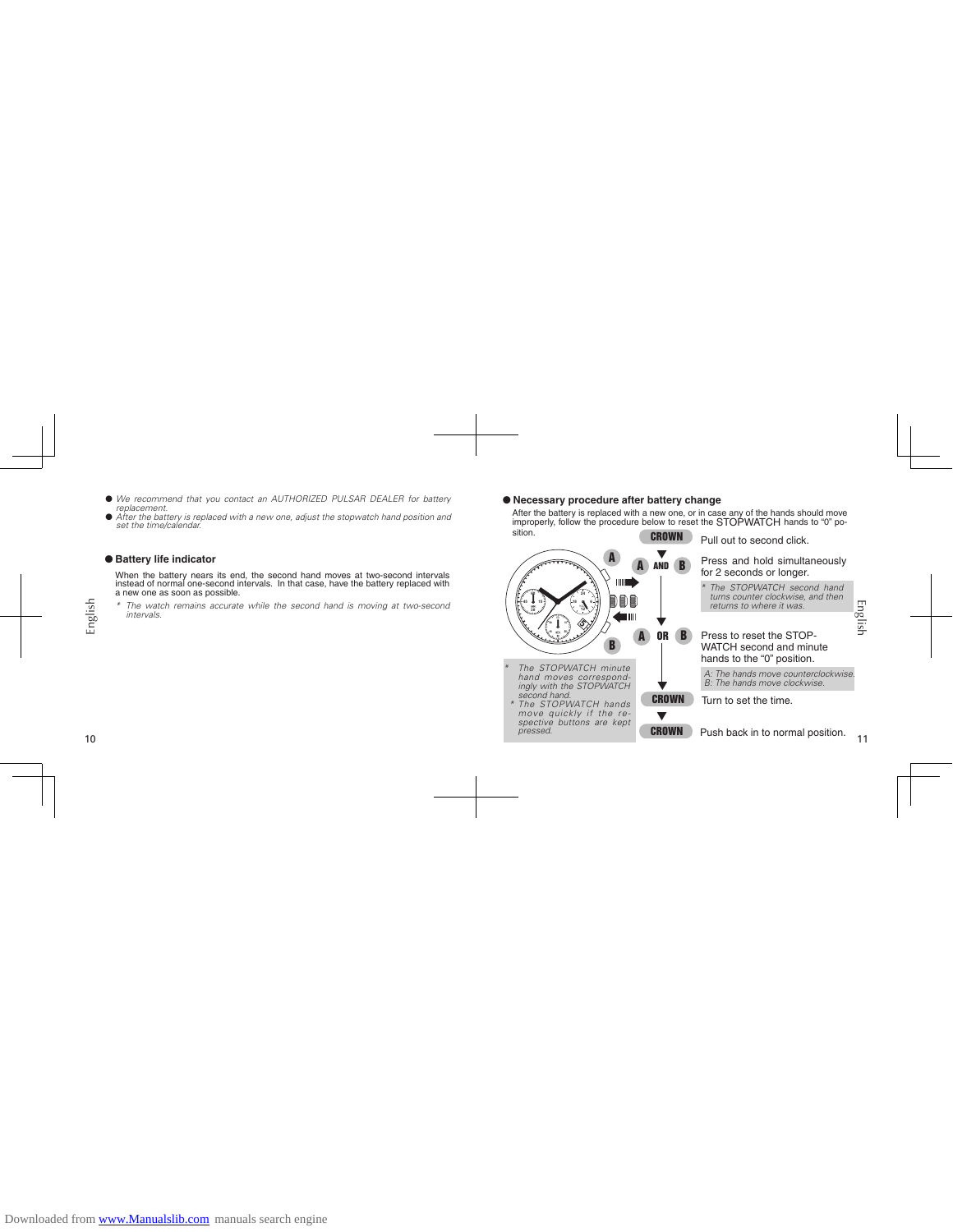# **WARNING**

- l **Do not remove the battery from the watch.**
- $\bullet$  If it is necessary to take out the battery, keep it out of the reach of **children. If a child swallows it, consult a doctor immediately.**
- $\bullet$  Never short-circuit, tamper with or heat the battery, and never ex**pose it to fire. The battery may burst, become very hot or catch fire.**

# **A** CAUTION

l **The battery is not rechargeable. Never attempt to recharge it, as this may cause battery leakage or damage to the battery.**

# $12$ 12

English

# TO PRESERVE THE QUALITY OF YOUR WATCH

# **WATER RESISTANCE**



If "WATER RESISTANT" is not inscribed on the case back, your watch is not water resistant, and  $\frac{1}{2}$  care should be taken not to get<br>it wet as water may damage the movement. If

the watch becomes wet, we suggest that you have it checked by an AUTHORIZED PULSAR DEALER or SERVICE CENTER.

# l **Water resistance (3 bar)**



designed and manufactured to withstand up to 3 bar, such as accidental contact with splashes of water or rain, but it is not designed for swimming or diving. It wet as water may damage the movement. If take<br>the watch becomes wet, we suggest that you<br>have it checked by an AUTHORIZED PULSAR<br>DEALER or SERVICE CENTER.<br>
<br> **• Water resistance (3 bar)**<br>
If "WATER RESISTANT" is inscrib

l **Water resistance (5 bar)\***

If "WATER RESISTANT 5 BAR"  $\circledcirc$ is inscribed on the case back, your watch is designed and 5 bar WR manu-factured to withstand up to

5 bar and is suitable for swimming, yachting and taking a shower.

taking a shower.<br>
• Water resistance (10 bar/15 bar/20  $\frac{\text{cm}}{\text{cm}}$ )<br>
bar)\* If "WATER RESISTANT 10 BAR", **bar)\***

"WATER RESISTANT 15 BAR" or "WATER RESISTANT 20 BAR" is inscribed on the case back, your

watch is designed and manufactured to withstand up to 10 bar/15 bar/20 bar and is suitable for taking a bath, shallow diving, but not for scuba diving.<br>We recommend that you wear a PULSAR Diver's<br>watch for scuba diving.<br>13 We recommend that you wear a PULSAR Diver's watch for scuba diving.

 $\overline{13}$